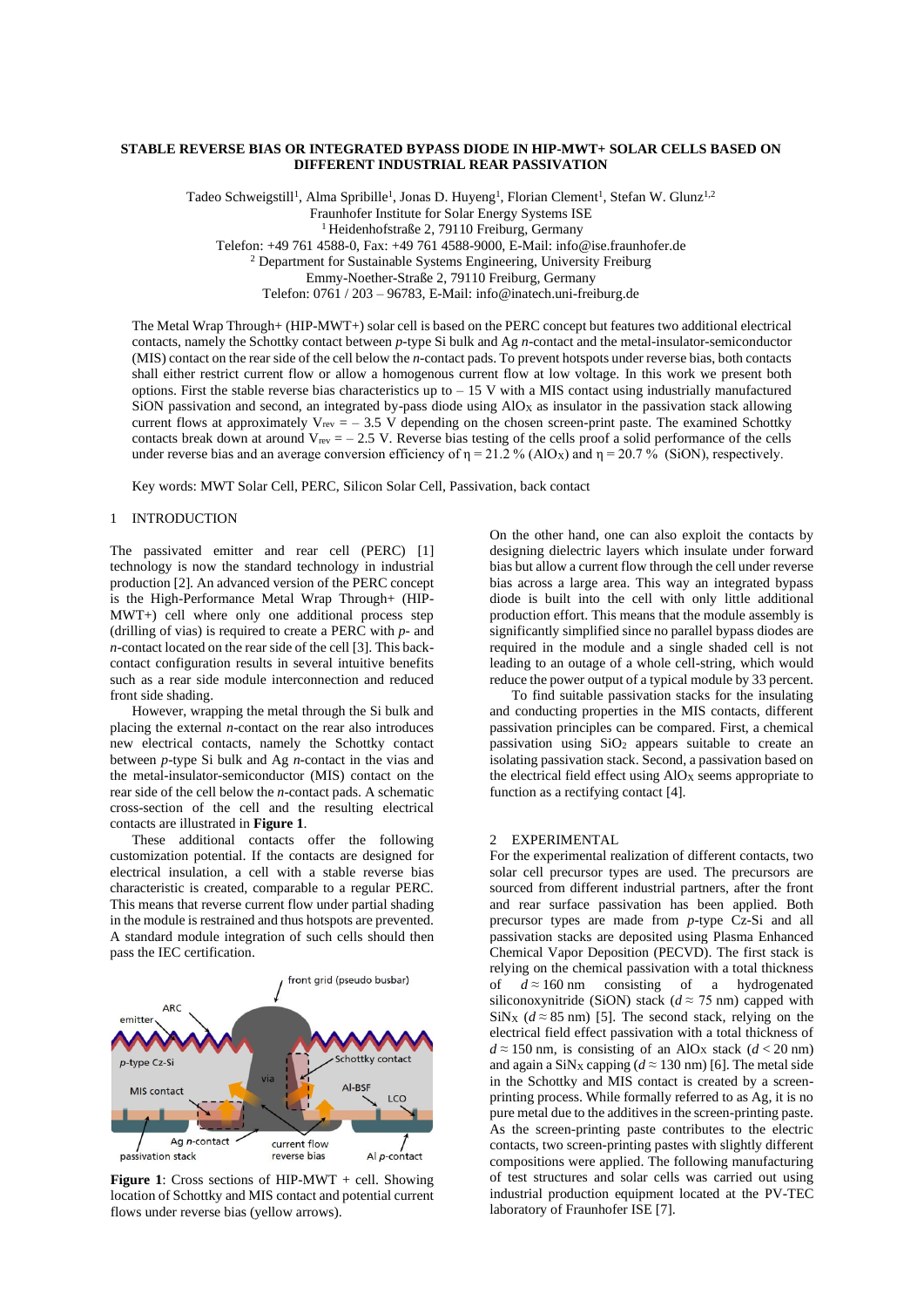Based on the described precursors, two types of dedicated test structures are manufactured: First a set of test structures to reveal the individual *IV*-characteristics of the MIS and Schottky contact, which show the reverse bias breakdown of the two contacts for different precursors and passivation stacks. Therefore, the different precursor types were metallized via screen printing. While the frontside (no anti-reflection coating) was fully metalized with an Alpaste to create a well-conducting contact, the rear side was metallized with circular Ag-pads with diameters between  $\varnothing$  = 0.5 mm and  $\varnothing$  = 2.5 mm. To create test samples with MIS as well as Schottky contacts, 50 % of the test samples had the rear side passivation stack removed prior to metallization. After metallization, all samples were then submitted to a contact firing process at  $T_{\text{peak}} = 850 \degree \text{C}$ . The samples were measured using an industrial 4-Point-Probe *IV*-setup. Two measurement pins were contacted on the front and two on the rear side, thus the *IV*-characteristics of the contacts were determined. The front side contact was proven to be ohmic, hence not influencing the measured rectifying behavior of Schottky and MIS contact. For the measurements, voltage sweeps from  $-15$  V to  $+15$  V were conducted with a step size of 10 mV, a delay of 50 ms and a current compliance of 1000 mA. Additionally, ten consecutive voltage sweeps from 10 V to – 10 V were performed (interjacent cooldown phases of 5 s) to show the *IV*-characteristics of the contacts over several reverse bias cycles.

Second, a set of test structures for lock-in thermography imaging (LIT) of the spatial breakdown was processed. These samples ran through the same process steps as the regular HIP-MWT+ cells (see paragraphs below). However, to further investigate the contact characteristics using LIT, the rear side metallization layout and the underlying LCOs were adapted. Instead of the regular rear side *n*-pads, a pad geometry variation was carried out with circular pads reaching from  $\infty = 2$  mm to  $\varnothing$  = 20 mm each with one via in the center of the pad. After screen printed metallization, the samples were contact fired at  $T_{\text{peak}} = 850 \degree \text{C}$  and measured in a commercial solar cell analysis system (LOANA, pv-tools [8]). Each sample was measured seven times with set voltages from – 1 V to – 10 V, a LI-frequency of 18.75 Hz and a measurement duration of up to 300 s for low voltages.

Finally, HIP-MWT+ cells with a 6 pseudo-busbar layout in M2 format were manufactured on the industrial precursors with the named industrial process tools at Fraunhofer ISE. The HIP-MWT+ cells were manufactured in five process steps.

In the first process step the precursors were processed in an industrial laser system (ILS500X, Innolas Systems [9]). Here, the HIP-MWT+ cells receive local contact openings (LCOs) ( $\varnothing$  = 40 µm, pitch of 500 µm) and 48 vias ( $\varphi_{\text{rear}} = 148 \,\mu\text{m}$ ,  $\varphi_{\text{front}} = 100 \,\mu\text{m}$ ) across the whole cell. In the following rear side metallization process, the via-filling is achieved by a controlled suction process of the vacuum chuck [10]. The following screen printing of the Al contact and front side grid were realized in parallel to standard PERC processes using an automated screen printer (XH2, ASYS TECTON GmbH). After contact firing the cell performance was measured in a commercial solar cell analysis system (customized, h.a.l.m. Elektronik GmbH [11]). Additionally, the manufactured cells were used for reverse bias cycling to demonstrate the long-term stability of the cells and the electrical contacts for 20 consecutive cycles at  $-15$  V (Forward bias at standard

testing conditions for 100 ms and reverse bias for 40 ms with a compliance current of  $I_{\text{max}} = -0.5 \text{ A}$ .

# 3 RESULTS AND DISCUSSION

#### 3.1 *IV*-Characteristics of Schottky and MIS Contact

The Schottky contact on the AlO<sub>X</sub> based precursor (AlO<sup>X</sup> removed) breaks at initial reverse bias at approximately  $V_{rev} = -1.5$  V to  $V_{rev} = -2.5$  V depending on the applied screen-printing paste as shown in **Figure 2**. The Schottky contact for the SiON based precursor (SiON removed) breaks at approximately  $V_{rev} = -1$  V [4]. The different breakdown voltages for the Schottky contacts both consisting of *p*-type Si and Ag (with paste additives) is related to the varying bulk doping of the precursor material. While the SiON based precursor has lower bulk doping of  $N \approx 7.3 \times 10^{15}$  atoms/cm<sup>3</sup>, the AlO<sub>X</sub> based precursor has a significantly higher bulk doping of  $N \approx 1.7 \times 10^{16}$  atoms/cm<sup>3</sup>, resulting in a reduced width of the Schottky barrier and thus a lower breakdown voltage.

Over several reverse bias cycles the breakdown voltage is decreasing for all measured samples independent from the precursor and utilized screenprinting paste. The effect is the strongest between the first and second bias with the most significant right shift of the *IV*-characteristic. For all following reverse bias cycles the effect is incrementally decreasing, meaning that the contact tends to stabilize over several cycles. The increased contact formation can be explained by the percolation model which has been reported in electrical contacts before [12].

The same effect is observed even more significantly for the MIS contact using the AlO<sup>X</sup> passivation as insulator as shown in **Figure 2**. Furthermore, the choice of the screen-print paste seems to have a major impact on the *IV*characteristics of the MIS and Schottky contact. While the contacts using paste 1 shows a constantly increasing



**Figure 2**: Repeated *IV*-characteristics of quantitative test structures for Schottky and MIS contact of the AlO<sup>X</sup> based precursor with two different screen-print pastes.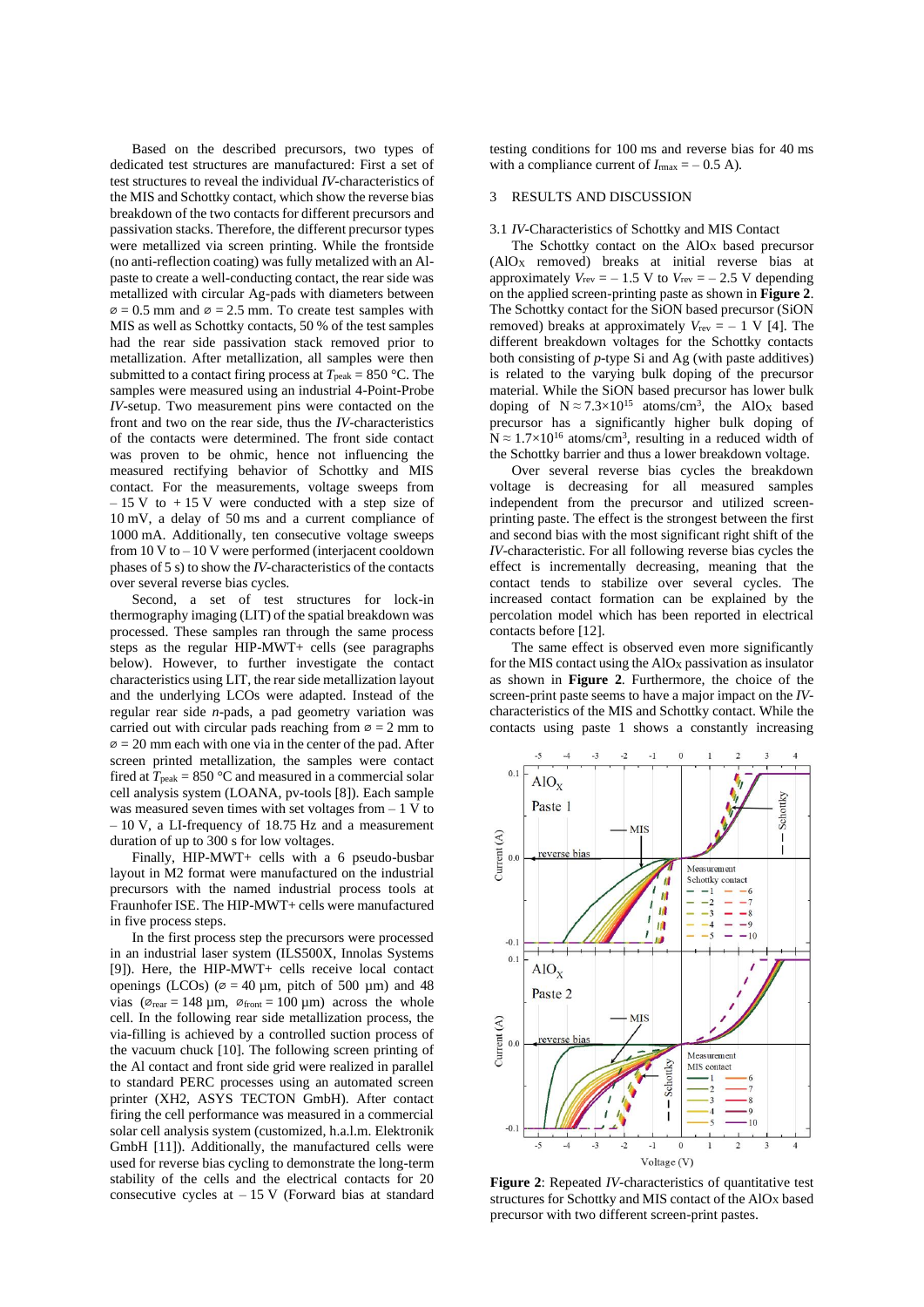reverse current towards higher voltages, the *IV*characteristics using of the contact using paste 2 shows a more distinct knee in the curve during the voltage sweep at negative bias. This means that the reverse current increase is more sudden and thus the breakdown is more abrupt especially for the first bias.

We suggest that the different breakdown behaviors originate from different paste ingredient. The abrupt breakdown of the contacts using paste 2 are closer to the *IV*-characteristic of an ideal diode and suggest that the present contact is more homogenous than contacts using paste 1 with the creeping breakdown. The paste ingredient responsible for the inhomogeneous contact formation is the glass fritt [13] which has a weight content of approximately  $5 - 10$  wt% in paste 1 and approximately  $0 - 1$  wthen in paste 2.

The MIS contact using the SiON passivation is not showing any breakdown in the range from  $-15$  V to + 15 V independent from the chosen screen-print paste. The described chemical passivation is thus considered stable under reverse bias in a regular solar cell assembly.

### 3.2 Lock-in Thermography Imaging Results

The Lock-in Thermography (LIT) images of the dedicated test structures confirm the findings of the *IV*characteristics for the Schottky contact and MIS contact on cell level. As shown in **Figure 3,** the SiON based precursors only allows a small current flow under reverse bias  $(-3 \text{ V to } -10 \text{ V})$  at the vias where the Schottky contact is located. The MIS contact underneath the *n*-pads is completely restricting the current flow.

The LIT images for the AlO<sub>X</sub> based precursor show a different behavior. At a reverse bias voltage of  $V_{\text{rev}} = -3 \text{ V}$ a current flow is essentially observed at the vias as shown in **Figure** 3. At a voltage of  $V_{\text{rev}} = -5$  V accessory currents are flowing from the *n*-pads to the *p*-type Si bulk, meaning that the MIS contact's breakdown voltage is exceeded. At  $V = -10$  V the currents are spread more homogenously among the whole MIS contact across the whole test wafer.

The LIT image at  $V = -10$  V is also revealing a higher current flow at the *n*-pad edges (ring structure). The increased current flow at the edges is correlated to an increase pad height. We suggest that the increased paste application at the edges leads to a higher glass frit concentration resulting in an increased contact formation. Therefore, the mass of applied paste during screenprinting seems suitable, among other parameters, to manipulate the breakdown voltage of the MIS contact.



**Figure 3**: LIT images of test structures at different voltages, showing the spatially resolved reverse current for the SiON and AlO<sub>x</sub> based precursor.

### 3.4 Cell Results and Degradation by Reverse Bias Cycling

The cell results of the manufactured HIP-MWT+ cells suffer from technical issues during the screen-printing process which caused narrowing in the fingers and thus an increased series resistance. However, the cells still showed a solid performance with an average conversion efficiency  $\eta = 21.2$  % for the the AlO<sub>X</sub> based precursor and  $\eta = 20.7$ % for the the SiON based precursor (20 cells per group). The deviation in the conversion efficiency is related to several precursor parameters such as base resistivity (AlO<sub>X</sub> based precursor  $0.94 \pm 0.03 \Omega$  cm and SiON based precursor  $1.97 \pm 0.14 \Omega$  cm), and passivation. The opencircuit voltage (*V*oc) and short-circuit current (*j*sc) are reflecting the differences in the precursor parameters and can be obtained from **Table I.**

In terms of long-term stability, the HIP-MWT+ cells show a solid performance for the first 20 cycles. While the cells with the SiON passivation stack are not affected by the reverse cycling, the cells using the  $AIO<sub>X</sub>$  passivation stack show a slight decrease in the conversion efficiency of  $\Delta_{\text{nabs}} = 0.2$  %, reducing the average conversion efficiency from  $\eta_{\text{abs}} = 21.2$  % to  $\eta_{\text{abs}} = 21.0$  %.

**Table I:** Average cell results for HIP-MWT+ cells. Per cell group 20 cells were measured.

| Rear passivation                                                                                                   | n                            | $V_{OC}$                                   | $\dot{I}_{\rm sc}$ | FF                               |
|--------------------------------------------------------------------------------------------------------------------|------------------------------|--------------------------------------------|--------------------|----------------------------------|
| group                                                                                                              | (% )                         |                                            | $(mV)$ $(mA/cm2)$  | (% )                             |
| AlO <sub>x</sub> initial<br>AIO <sub>X</sub> 20 <sup>th</sup> cycle<br>SiON initial<br>SiON 20 <sup>th</sup> cycle | 21.2<br>21.0<br>20.7<br>20.7 | 671.4<br>671.9<br>665.5 39.6<br>666.2 39.6 | -40.2<br>40.1      | 78.65<br>77.64<br>78.71<br>78.76 |

Furthermore, the HIP-MWT+ cells using the  $AIO<sub>X</sub>$ passivation show acceptable heat dissipation under reverse bias with a power dissipation < 40 W at  $V_{\text{rev}} = -10 \text{ V}$ . This is still significantly below the upper limit of the 80 W limit a module encapsulation is able to cope with without being damaged [14]. This leads to the conclusion that the HIP-MWT+ cells using the SiON passivation stack, as well as the ones using the AlO<sup>X</sup> passivation stack are suited for module assembly.

### 4 CONCLUSION

The *IV*-measurements of the Schottky contacts show a breakdown in the test structures under reverse bias at voltages between  $V_{\text{rev}} = -1.0 \text{ V}$  to  $V_{\text{rev}} = -2.5 \text{ V}$  depending on several factors such as the Si bulk doping (precursor material) and the screen-printing paste. Furthermore, a decrease in the breakdown voltages is observed when several reverse biases are applied. This percolation effect is most significant with the first reverse bias and gradually decreasing with each following applied voltage.

The MIS contact using the AlO<sub>X</sub> passivation breaks in a similar manner as the Schottky contacts at slightly higher reverse voltages, while the MIS contact using the SiON passivation shows no breakdown down to  $V_{\text{rev}} = -15$  V.

The LIT images on cell-level confirm the findings from the *IV*-characteristic. The cells using the  $AIO<sub>X</sub>$  passivation allow a reverse current from via metallization to Si bulk at small voltages ( $V_{\text{rev}} \approx -5$  V). At higher voltages the current also flows through the MIS contact. The repeated reverse bias testing on cell level leads to marginal cell degradation resulting in a decrease of conversion efficiency of approximately  $\Delta_{\text{nabs}} = 0.2$  % (from  $\eta_{\text{abs}} = 21.2$  % to  $\eta_{\text{abs}} = 21.0$  %).